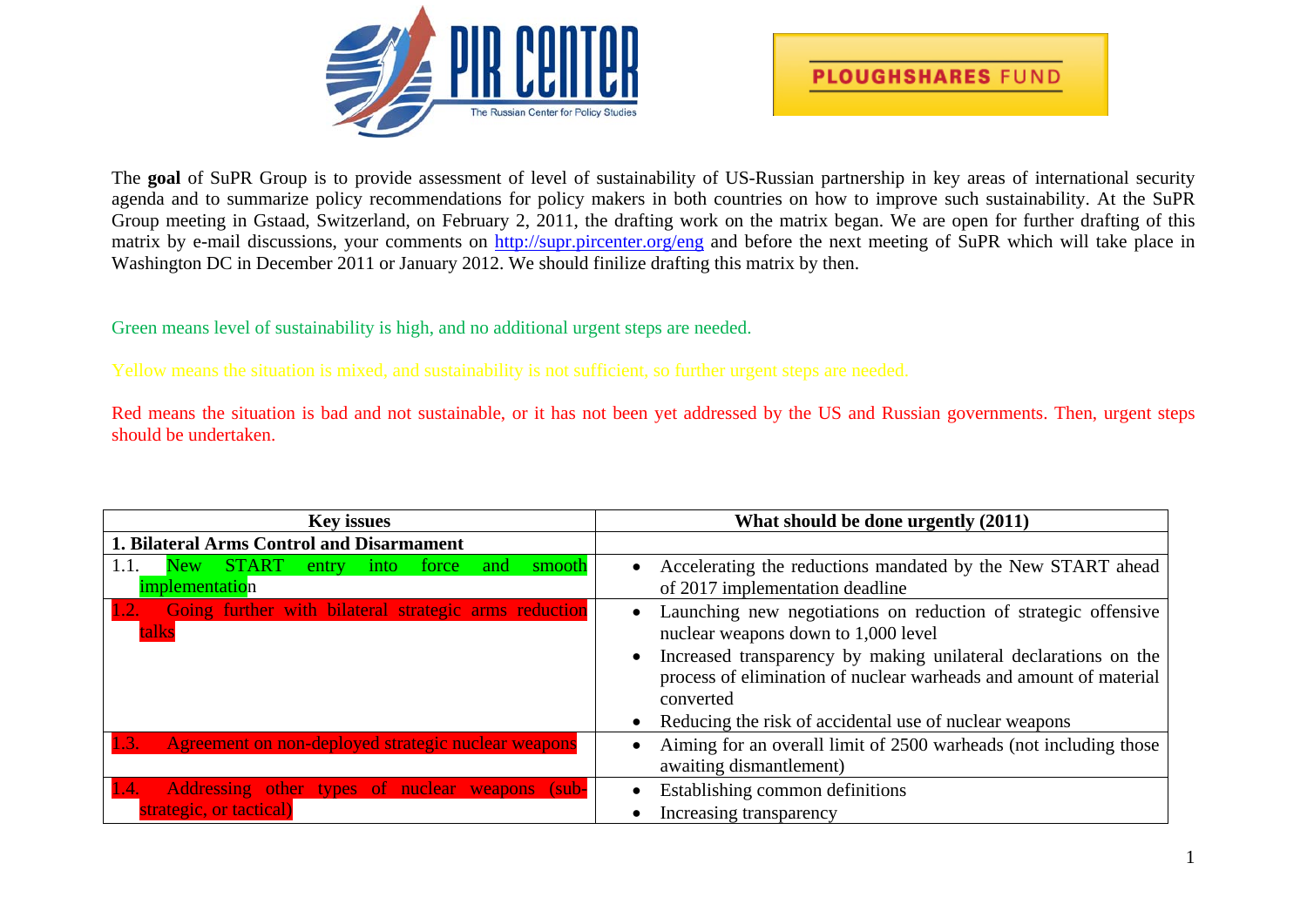| 1.5.<br>Addressing nuclear weapons deployed outside national<br>territories<br>Practically working on US-Russia/ NATO-Russia<br>1.6.<br>missile defense cooperation | Eliminating any requirement to station US tactical nuclear<br>$\bullet$<br>weapons in Europe<br>Adopting a UN Security Council resolution on the issue by the<br>$\bullet$<br>five nuclear weapon states of the<br>Providing a detailed plan of what zonal missile defense consists of<br>$\bullet$<br>and then taking this proposal favorably<br>Developing a US-Russia early warning system and a joint threat<br>assessment before developing a common European missile<br>defense system going |
|---------------------------------------------------------------------------------------------------------------------------------------------------------------------|----------------------------------------------------------------------------------------------------------------------------------------------------------------------------------------------------------------------------------------------------------------------------------------------------------------------------------------------------------------------------------------------------------------------------------------------------------------------------------------------------|
| Addressing non-nuclear strategic armaments<br>1.7.                                                                                                                  | Including CFE- and non-strategic nuclear weapons-related issues<br>$\bullet$<br>in the re-building of the European security architecture                                                                                                                                                                                                                                                                                                                                                           |
| Re-building Adopted CFE Treaty or working on a new<br>1.8.<br>one                                                                                                   | Start negotiations on a new CFE treaty<br>$\bullet$<br>Avoiding large-scale exercises near borders<br>$\bullet$                                                                                                                                                                                                                                                                                                                                                                                    |
| <b>Contributing to Multilateral Arms</b><br><b>Control</b><br>and<br><b>Disarmament Agenda</b>                                                                      |                                                                                                                                                                                                                                                                                                                                                                                                                                                                                                    |
| 2.1.<br><b>TBT</b> entry into force                                                                                                                                 | Ratification of the treaty by the remaining countries<br>$\bullet$<br>Leading role of the US in pushing for such ratifications starting<br>with its own                                                                                                                                                                                                                                                                                                                                            |
| 2.2.<br><b>FMCT</b> negotiations started                                                                                                                            | Giving FMCT negotiations a legally-binding status<br>$\bullet$<br>Taking a multilateral approach towards the issue of national fissile<br>material production facilities                                                                                                                                                                                                                                                                                                                           |
| 2.3.<br>Working on prevention of placement of weapons in<br>outer space                                                                                             | Opening of multilateral negotiations on the issue<br>$\bullet$<br>Trilateral (US-China-Russia) consultations as a starting point<br>$\bullet$                                                                                                                                                                                                                                                                                                                                                      |
| <b>Making INF Treaty multilateral</b><br>2.4.                                                                                                                       | Joint US-Russian lobbying on the issue<br>$\bullet$                                                                                                                                                                                                                                                                                                                                                                                                                                                |
| 2.5.<br>Agreement by NWSs not to develop new types of<br>nuclear weapons                                                                                            | Banning the development of new types of nuclear weapons by<br>$\bullet$<br>signing a UN Security Council resolution<br>Reassess national nuclear policies<br>$\bullet$                                                                                                                                                                                                                                                                                                                             |
| 2.6.<br>Rethinking of nuclear deterrence                                                                                                                            | Deemphasizing the military role of nuclear weapons (de-alerting)<br>$\bullet$<br>Evolving from a numerical deterrence (comparing number of<br>warheads and increasing budgets) to a minimal or virtual one                                                                                                                                                                                                                                                                                         |
| <b>Nuclear Nonproliferation</b><br>3.                                                                                                                               |                                                                                                                                                                                                                                                                                                                                                                                                                                                                                                    |
| 3.1.<br>Reducing the risk of Iran obtaining nuclear weapons                                                                                                         | Re-energizing bilateral US-Russian consultations on Iran's nuclear<br>$\bullet$<br>program as well as on the whole ME<br>Rendering conclusions public to prove to Iran their common<br>position on the issue                                                                                                                                                                                                                                                                                       |